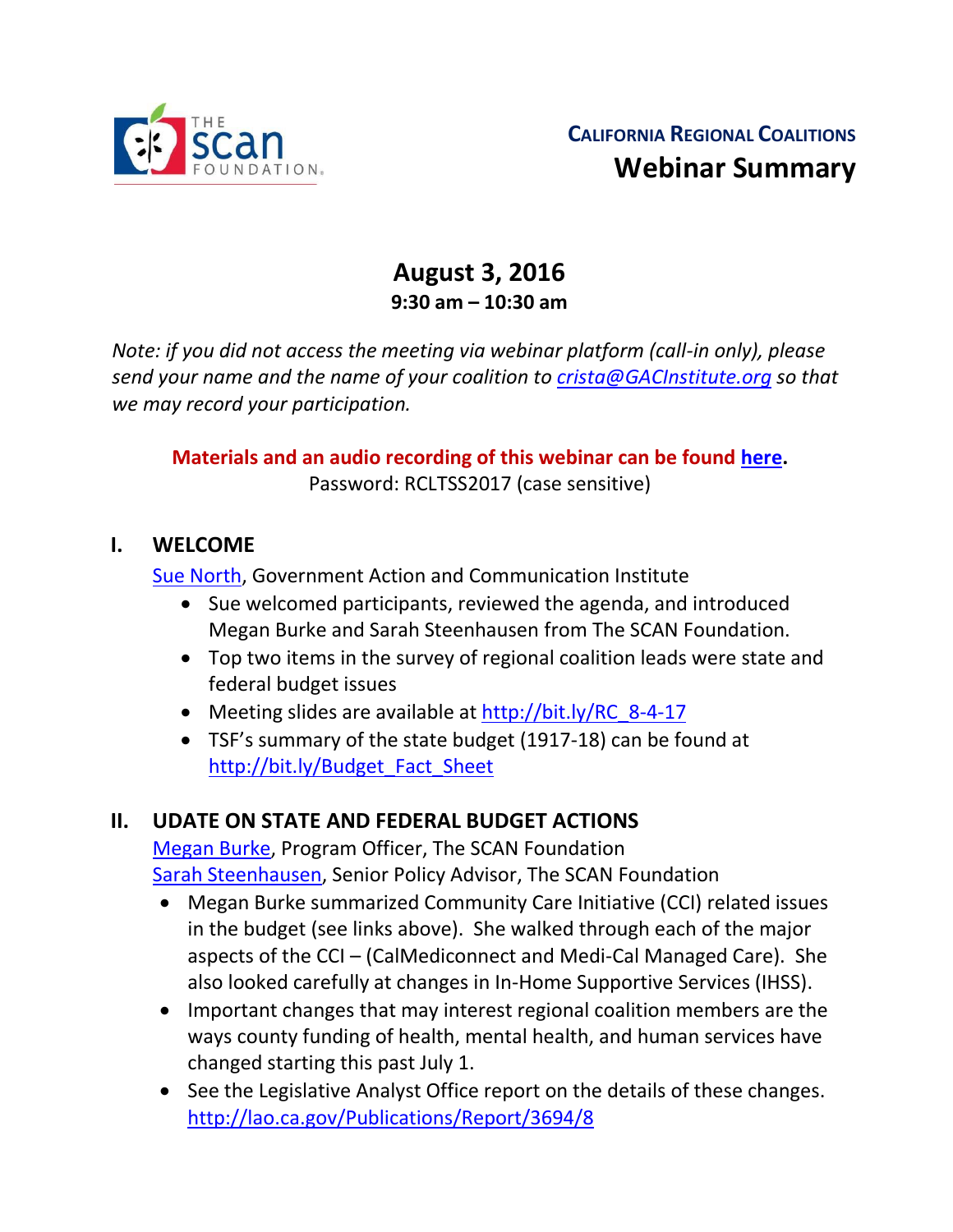- Also see [http://bit.ly/2017-18-supplemental-report,](http://bit.ly/2017-18-supplemental-report) pages 6-21
- Also, see an earlier summary: <http://bit.ly/HHS-Agenda-060717>
- Sarah Steenhausen looked at Medi-Cal changes including dental and vision services (optional services). These were part of California's Medi-Cal benefits until the 2008 recession.
- Sarah also presented some federal issues, including failure of legislation to change the Affordable Care Act (ACA). Medicaid financing changes are still under consideration in Congress.
- President's proposed budget proposes elimination of HiCap funding and reductions in other programs. Congress is on recess until September.
- Also coming are discussions of tax reductions and policy changes in Medicaid.
- There's also a \$6-billion reduction proposed to the Housing and Urban Development (HUD) budget.
	- o Question: Do people with both Medicare and Medi-Cal who are in non-CCI counties still have to go through Medi-Cal managed care?
		- If a dually-eligible person wants to receive C-BAS services, he or she needs to enroll in Medi-Cal managed care.
	- o Comment: The details of the President's proposal include reduction or elimination if smaller programs that may be under the radar.
	- o Question: Is there a PACE program in every one of the seven CCI counties?
		- Response: This policy brief from TSF, includes list of PACE programs: [http://bit.ly/Integrated\\_Care](http://bit.ly/Integrated_Care)
	- o Question: What are our advocacy opportunities before September congressional budget vote?
		- Response: Visit the offices of your member of Congress during August. Whenever possible, reach out to local media to tell the stories of consumers, families, and providers. Also, use social media. See the CCLTSS blog that you can republish. Go to:<http://www.ccltss.org/whats-new>

## **III. UPDATES FROM REGIONAL COALITIONS**

[Bonnie Subira,](mailto:bsubira@cmhshealth.org) Ventura County Hospital to Home Alliance

- Two activities, both based on grants:
	- o Person centered grant working with hospital association of southern California. The target is patients in the hospital who have cognitive impairment and dementia as well as chronic illness using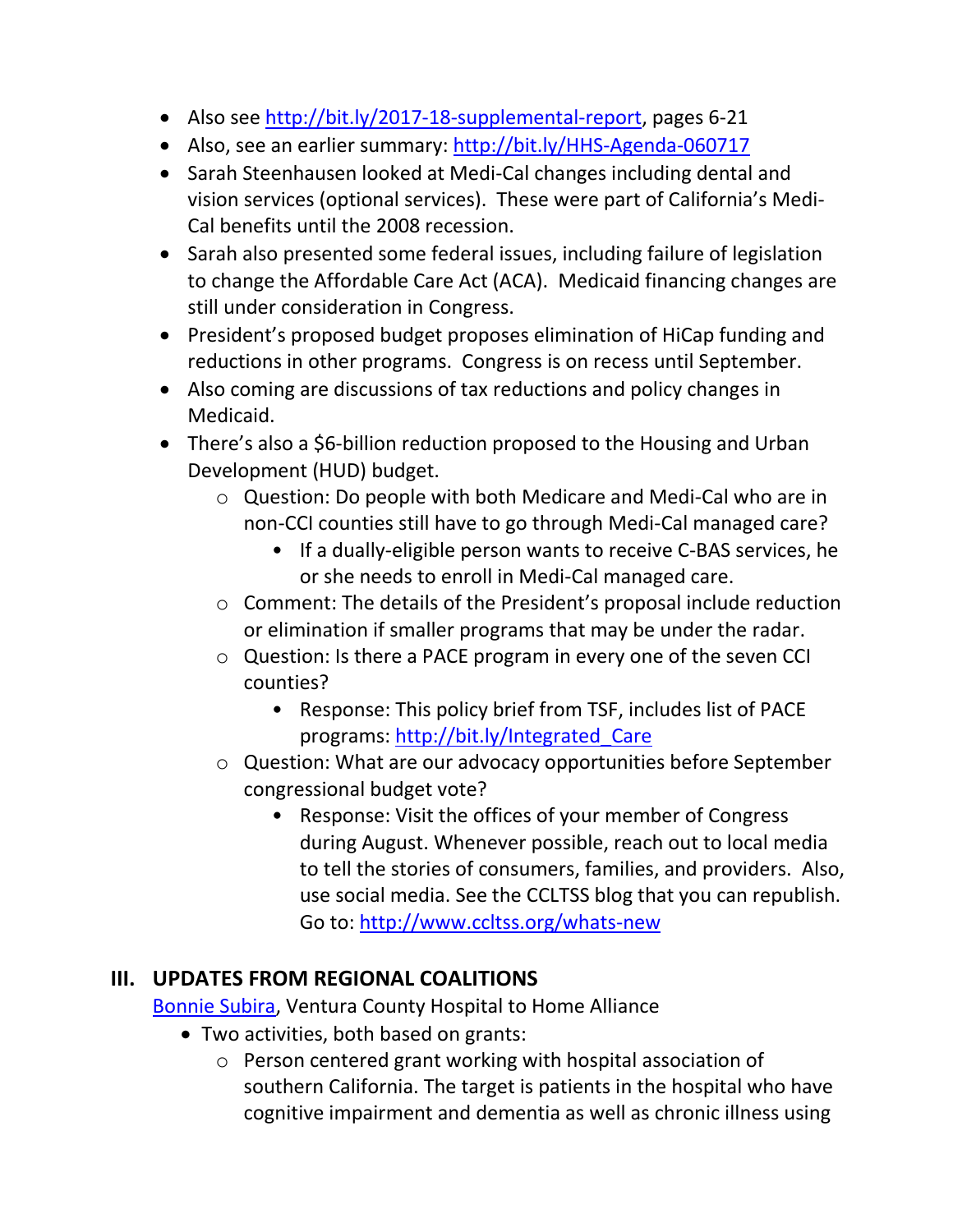their post-acute network.

o Partnership to improve transitions with a contract with local managed care where the focus is on social components of managed care.

[Debbie Toth,](mailto:dtoth@choiceinaging.org) Contra Costa Advisory Council on Aging

- Policy platform development in well under way.
- Senior rally day has become a growing success.
- It is recommended that people go to public appearances of members of Congress: calls, town halls, etc.

## **IV. The SCAN FOUNDATION Update**

[Kali Peterson,](mailto:Kpeterson@thescanfoundation.org) Program Officer, The SCAN Foundation

- Thank you to all Part B Coalitions for their quarterly reports. Any and all budget revisions must be received by the end of November.
- SoCal Regional Meeting was done well and reports of the NorCal Meeting are also positive. Thank you to the planners of the October Advocacy Day. Mariya Kalina will be contacting the lead for each Coalition's Advocacy Day delegation.
- You can now Register for The SCAN Foundation's fall Summit on LTSS. Register via the TSF web page.
- The SCAN Foundation is surveying all coalitions to tally the number of coalition members who participate in local commissions, advisory committees, etc.

#### **V. ANNOUNCEMENTS:**

• All are welcome to register and participate in the California Collaborative Webinars. The next one will be held on 08/18/17. Here is the link to register: [http://bit.ly/CCLTSS\\_8-18-17](http://bit.ly/CCLTSS_8-18-17)

#### **Participants (48)**

| Coalition                                            | Representative(s)       |
|------------------------------------------------------|-------------------------|
| Aging and Disability Coalition of Lake and Mendocino | Corrina Avila           |
| Counties                                             | Tanner Silva-Parker     |
| Aging Services Collaborative of Santa Clara County   | <b>Marilou Cristina</b> |
|                                                      | Sonali Parnami          |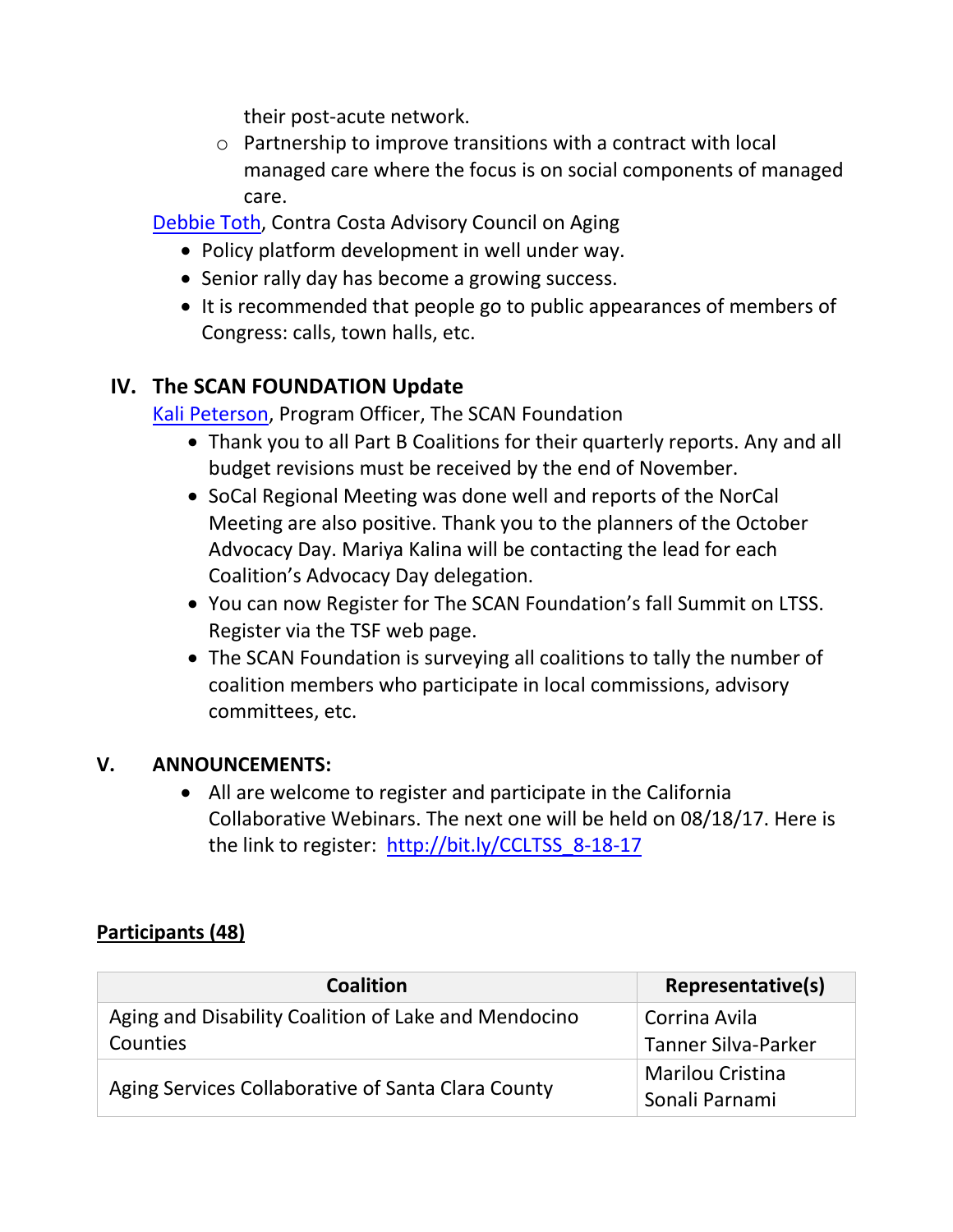| Bay Area Senior Health Policy Coalition                            | Katherine Kelly                                                                           |
|--------------------------------------------------------------------|-------------------------------------------------------------------------------------------|
| <b>Central Coast LTSS Coalition</b>                                | <b>Eduardo Medel</b>                                                                      |
| <b>Central Valley LTSS Coalition</b>                               | N/A                                                                                       |
| <b>Community Living Implementation Council of Nevada</b><br>County | <b>Tamaran Cook</b><br>Carl Sigmond                                                       |
| Contra Costa Advisory Council on Aging                             | Debbie Toth<br><b>Shirley Krohn</b>                                                       |
| Diversability Action Network (Chico)                               | Sarah May                                                                                 |
| Independent Living Workgroup of Kern County                        | Jan Lemucchi                                                                              |
| <b>Inland Empire LTSS Coalition</b>                                | Renee Dar-Khan<br>Michael Knight                                                          |
| Los Angeles Aging Advocacy Coalition                               | <b>Barbra McLendon</b><br><b>Sherry Revord</b><br>Kelly Honda                             |
| Monterey Bay Aging and Disability Resource Coalition               | Elsa Quezada<br><b>Patty Talbott</b>                                                      |
| San Mateo County New Beginning Coalition                           | Marilyn Baker-<br>Venturini<br>Cristina Ugaitafa<br>Deborah Owdom<br><b>Susan Houston</b> |
| <b>Orange County Aging Services Collaborative</b>                  | Cynthia Okialda<br><b>Christine Chow</b>                                                  |
| Placer County Aging and Disability Resource Coalition              | <b>Eldon Luce</b><br><b>Gina Olivares</b>                                                 |
| San Diego Long Term Care Integration Project                       | Elizabeth Lee<br>Amy Kalivas                                                              |
| San Francisco Long Term Care Coordinating Council                  | Valerie Coleman                                                                           |
| The Senior Coalition of Stanislaus County                          | Maria Profeta                                                                             |
| Senior Services Coalition of Alameda County                        | <b>Wendy Peterson</b><br><b>Tracy Murray</b><br>Kweli Kitwana                             |